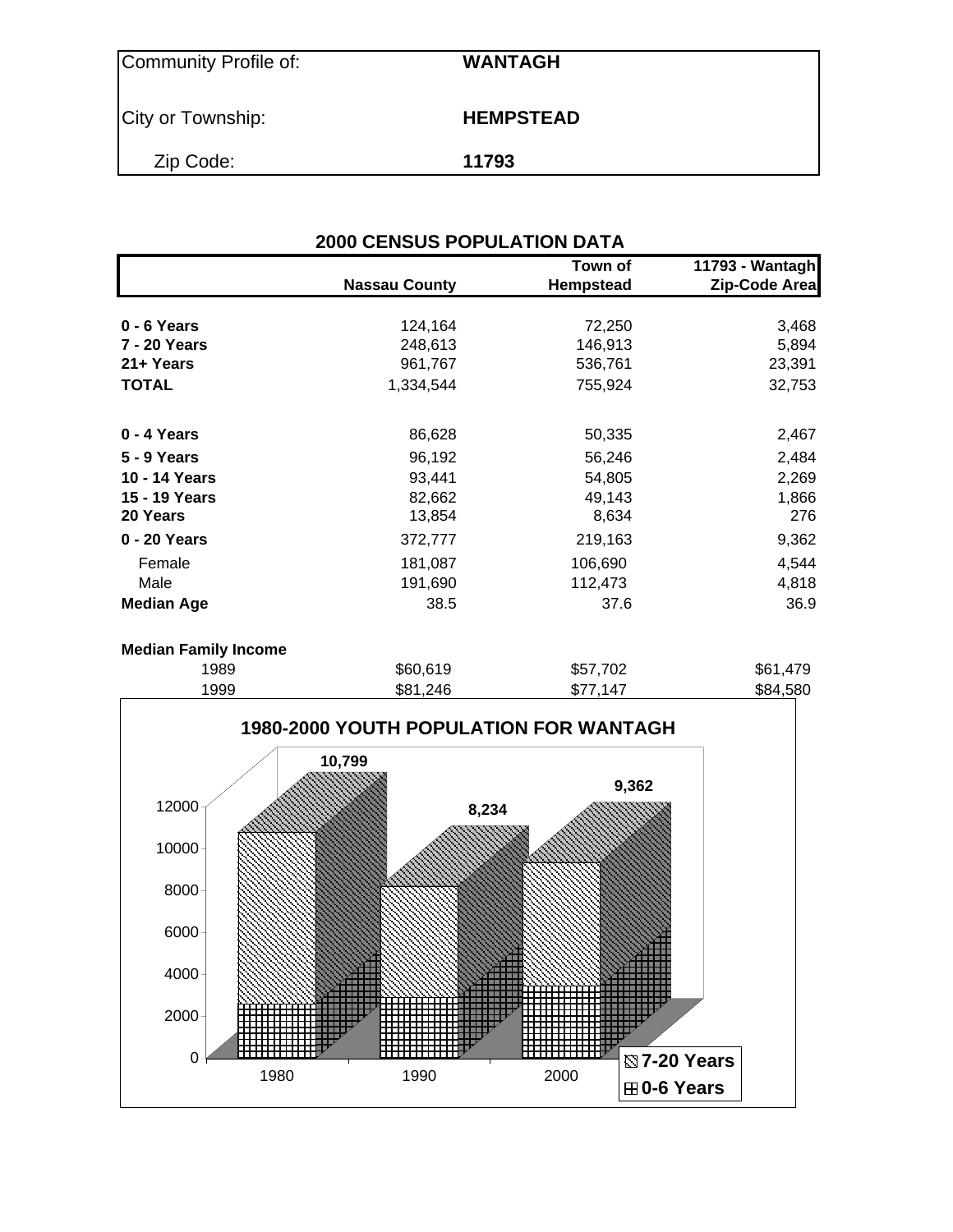# **2000 POPULATION PROJECTION DATA**

|                      | <b>Nassau County</b> | <b>Town of</b><br><b>Hempstead</b> | 11793 - Wantagh<br><b>Zip-Code Area</b> |
|----------------------|----------------------|------------------------------------|-----------------------------------------|
|                      |                      |                                    |                                         |
| $0 - 6$ Years        | 118,978              | 73,806                             | 3,079                                   |
| 7 - 20 Years         | 231,792              | 139,895                            | 6,730                                   |
| l21+ Years           | 978,505              | 557,917                            | 21,722                                  |
| <b>TOTAL</b>         | 1,329,275            | 771,618                            | 31,532                                  |
| $\vert$ 0 - 4 Years  | 83,639               | 52,174                             | 2,177                                   |
| $5 - 9$ Years        | 90,106               | 55,438                             | 2,164                                   |
| 10 - 14 Years        | 82,042               | 49,470                             | 2,467                                   |
| 15 - 19 Years        | 79,040               | 47,058                             | 2,484                                   |
| 20 Years             | 15,943               | 9,563                              | 517                                     |
|                      |                      |                                    |                                         |
| $\vert$ 0 - 20 Years | 350,770              | 213,701                            | 9,809                                   |

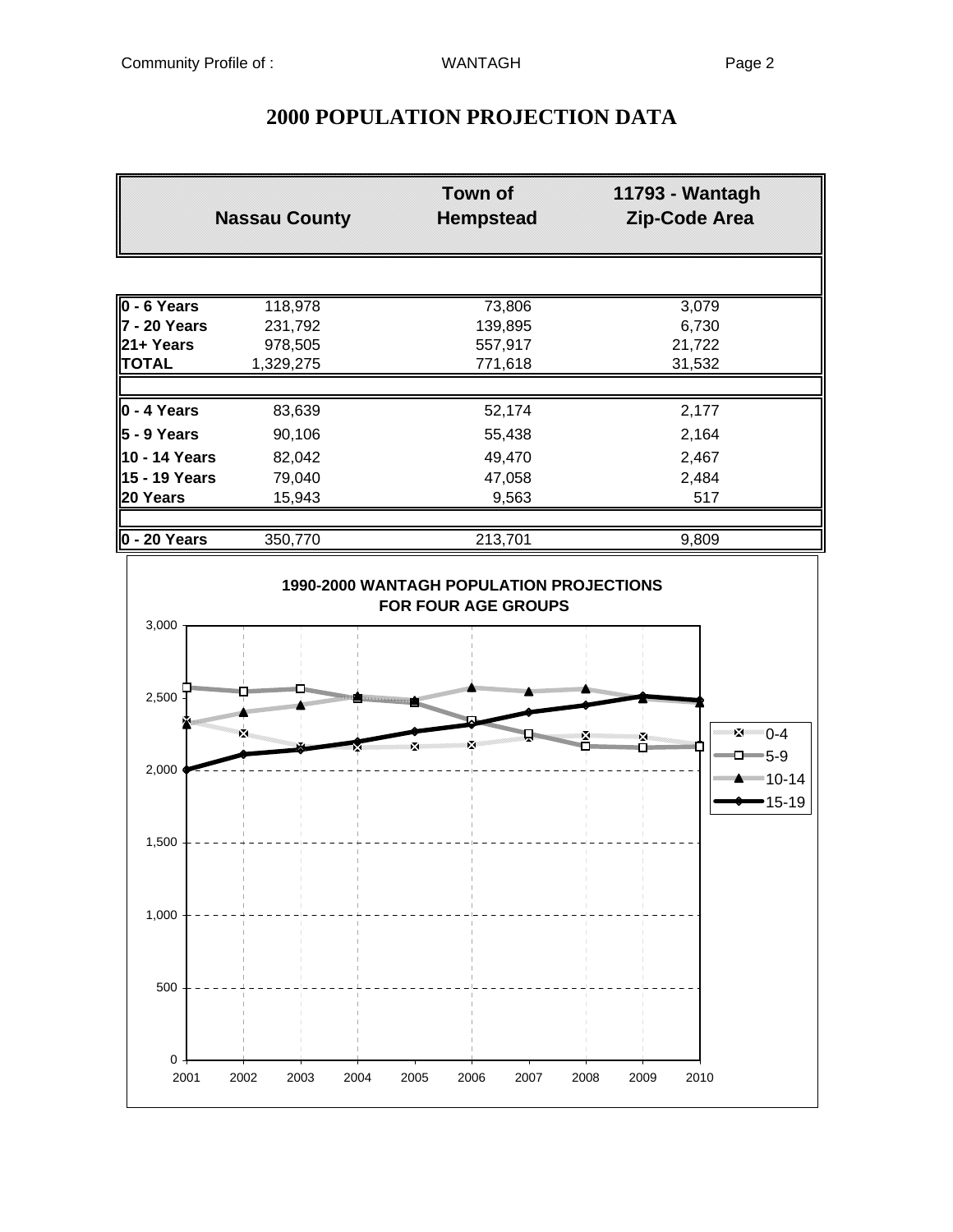|      |                                                                                         | Town of   | 16-20 y       |
|------|-----------------------------------------------------------------------------------------|-----------|---------------|
| Year | Nassau County                                                                           | Hempstead | Zip-Code Area |
| 1985 | 15,963                                                                                  | 11,783    | 97            |
| 1986 | 15,337                                                                                  | 11,390    | 105           |
| 1987 | 13,321                                                                                  | 9,981     | 109           |
| 1988 | 12,410                                                                                  | 9,168     | 94            |
| 1989 | 11,950                                                                                  | 8,943     | 77            |
| 1990 | 12,607                                                                                  | 9,404     | 65            |
| 1991 | 15,317                                                                                  | 11,504    | 53            |
| 1992 | 16,528                                                                                  | 12,410    | 85            |
| 1993 | 20,129                                                                                  | 15,031    | 106           |
| 1994 | 20,622                                                                                  | 15,217    | 108           |
| 1995 | 20,229                                                                                  | 14,981    | 89            |
| 1996 | 17,800                                                                                  | 13,309    | 64            |
| 1997 | 14,940                                                                                  | 11,219    | 52            |
| 1998 | 12,706                                                                                  | 9,651     | 38            |
| 1999 | 10,825                                                                                  | 8,265     | 30            |
|      | 1987-1999 WANTAGH, NASSAU COUNTY AND TOWN OF HEMPSTEAD<br>AEDC RATES DER 1000 RESIDENTS |           |               |

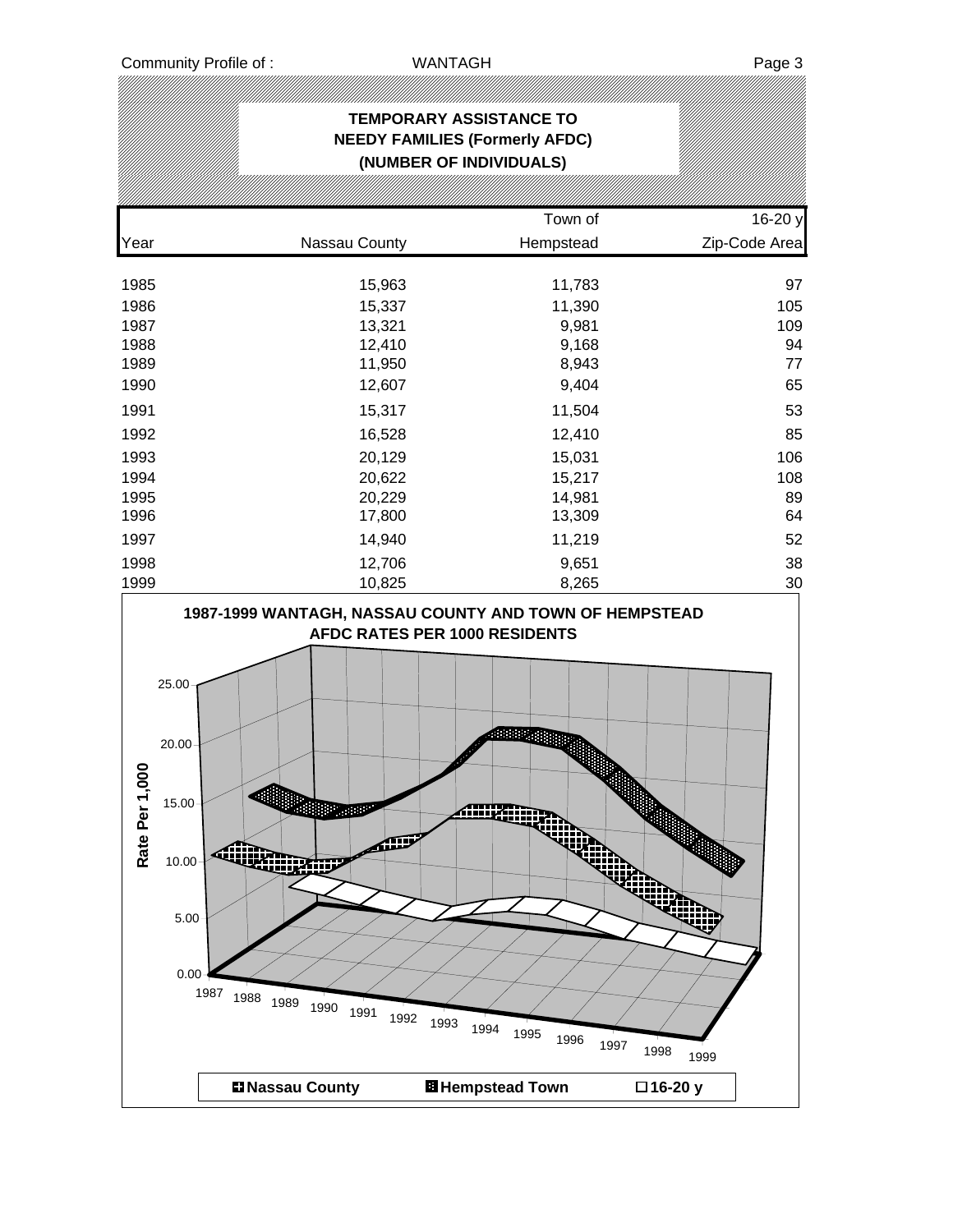#### **11793 ZIP-CODE AREA RESIDENT YOUTH OFFENSES**

|      |                | 7-15 Years Old     |               |                  |
|------|----------------|--------------------|---------------|------------------|
|      |                | <b>Station</b>     | Subjects of   |                  |
| Year | <b>Arrests</b> | <b>Adjustments</b> | Investigation | <b>Totals</b>    |
| 1990 | 5              | 69                 | 9             | 83               |
| 1991 | 10             | 92                 | 9             | 111              |
| 1992 | 10             | 61                 | 16            | 87               |
| 1993 | 27             | 58                 | 31            | 116              |
| 1994 | 19             | 41                 | 28            | 88               |
| 1995 | 12             | 35                 | 12            | 59               |
| 1996 | 14             | 39                 | 28            | 81               |
| 1997 | 9              | 41                 | 9             | 59               |
|      |                |                    |               |                  |
|      |                | 16-20 Years Old    |               |                  |
|      |                | Subjects of        |               | <b>All Ages</b>  |
| Year | <b>Arrests</b> | Investigation      | <b>Totals</b> | Total Incidents* |
| 1990 | 84             | 40                 | 124           | 208              |
| 1991 | 64             | 63                 | 127           | 238              |
| 1992 | 75             | 40                 | 115           | 203              |
| 1993 | 41             | 51                 | 92            | 208              |
| 1994 | 49             | 35                 | 84            | 174              |
| 1995 | 60             | 34                 | 94            | 153              |
| 1996 | 73             | 36                 | 109           | 191              |





\* Total incidents include arrests, station adjustments and subjects of investigation for 1988 - 1995 Subjects were not available prior to 1988. Youth offense data does not include data on convictions following from some of these arrests.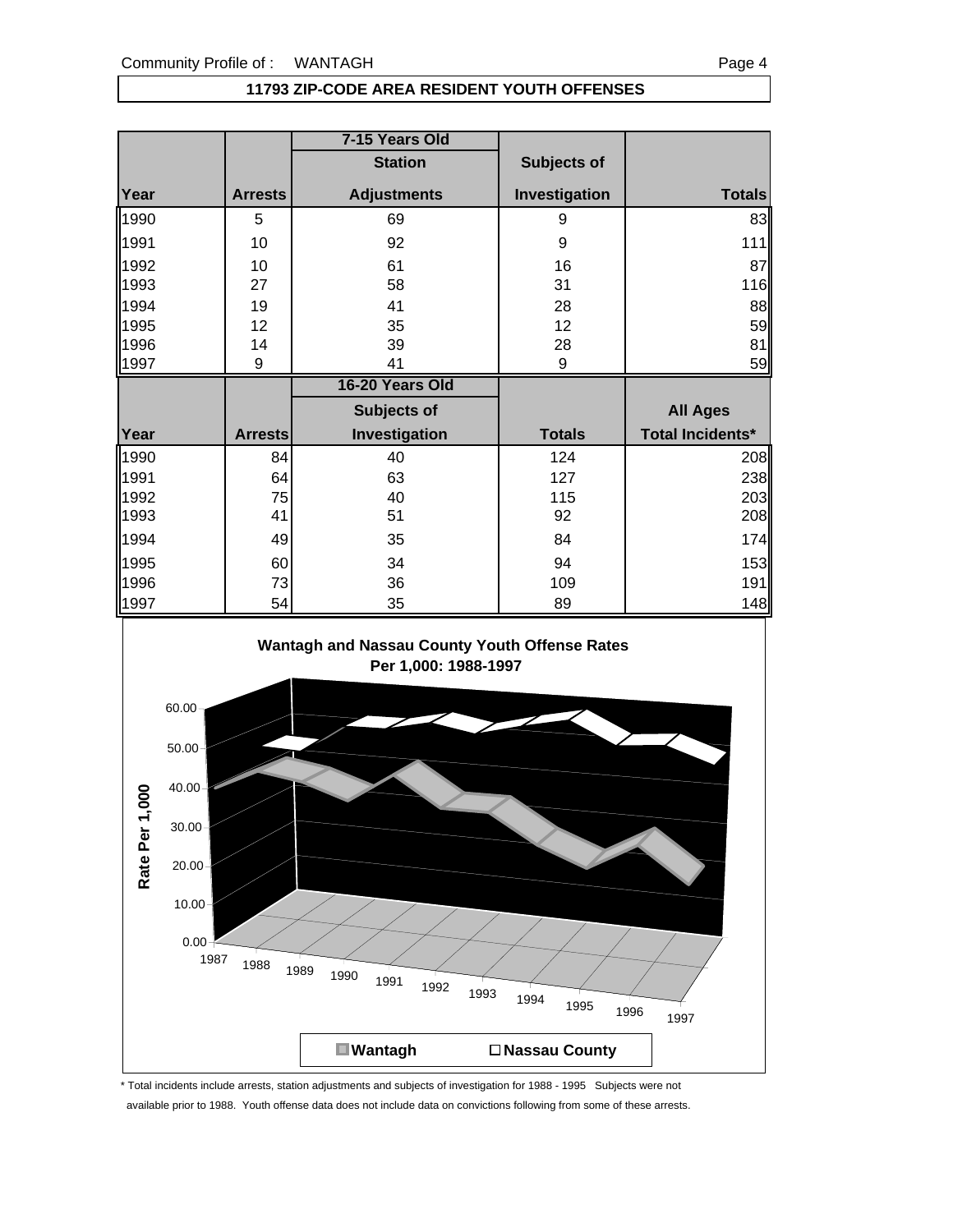Community Profile of : WANTAGH Page 5

|                       | 11793 ZIP-CODE AREA RESIDENT YOUTH OFFENSES                                               |                                                                   |                                             |                       |              |                                           |              |              |  |
|-----------------------|-------------------------------------------------------------------------------------------|-------------------------------------------------------------------|---------------------------------------------|-----------------------|--------------|-------------------------------------------|--------------|--------------|--|
|                       | Youth Offense Rate Per 1000 Resident Youth<br><b>For Combined Offense Types and Total</b> |                                                                   |                                             |                       |              |                                           |              |              |  |
|                       |                                                                                           |                                                                   |                                             |                       |              |                                           |              |              |  |
|                       | Drug &                                                                                    | Violent &                                                         |                                             |                       |              | <b>Criminal</b>                           |              |              |  |
| Year                  |                                                                                           | Alcohol Threatening                                               | <b>Property</b>                             | <b>Status</b>         | <b>Theft</b> | <b>Nonconf</b>                            | <b>Other</b> | <b>Total</b> |  |
| 1990                  | 5.5                                                                                       | 8.1                                                               | 8.1                                         | 2.6                   | 9.6          | 3.2                                       | 1.1          | 39.1         |  |
| 1991                  | 3.9                                                                                       | 6.8                                                               | 11.5                                        | 5.9                   | 8.6          | 2.1                                       | 5.5          | 46.5         |  |
| 1992<br>1993          | 2.1<br>4.0                                                                                | 9.3<br>4.5                                                        | 9.1<br>9.3                                  | 2.9<br>6.4            | 8.9<br>5.5   | 1.6<br>0.9                                | 4.1<br>8.5   | 39.3<br>39.4 |  |
| 1994                  | 4.3                                                                                       | 5.4                                                               | 6.2                                         | 2.8                   | 6.0          | 1.7                                       | 6.2          | 32.6         |  |
| 1995                  | 5.3                                                                                       | 5.0                                                               | 4.1                                         | 3.5                   | 6.1          | 0.9                                       | 3.3          | 28.2         |  |
| 1996                  | 6.6                                                                                       | 4.2                                                               | 7.5                                         | 4.2                   | 7.1          | 1.6                                       | 3.6          | 34.9         |  |
| 1997                  | 4.2                                                                                       | 5.1                                                               | 4.7                                         | 4.0                   | 4.9          | 0.9                                       | 3.1          | 26.7         |  |
|                       |                                                                                           |                                                                   |                                             | <b>Youth Offenses</b> |              |                                           |              |              |  |
|                       |                                                                                           |                                                                   | <b>For Combined Offense Types and Total</b> |                       |              |                                           |              |              |  |
|                       | Drug &                                                                                    | Violent &                                                         |                                             |                       |              | <b>Criminal</b>                           |              |              |  |
| Year                  |                                                                                           | <b>Alcohol Threatening</b>                                        | <b>Property</b>                             | <b>Status</b>         | <b>Theft</b> | <b>Nonconf</b>                            | <b>Other</b> | <b>Total</b> |  |
| 1990                  | 29                                                                                        | 43                                                                | 43                                          | 14                    | 51           | 17                                        | 6            | 208          |  |
| 1991                  | 20                                                                                        | 35                                                                | 59                                          | 30                    | 44           | 11                                        | 28           | 238          |  |
| 1992                  | 11                                                                                        | 48                                                                | 47                                          | 15                    | 46           | 8                                         | 21           | 203          |  |
| 1993                  | 21                                                                                        | 24                                                                | 49                                          | 34                    | 29           | 5                                         | 45           | 208          |  |
| 1994                  | 23                                                                                        | 29                                                                | 33                                          | 15                    | 32           | 9                                         | 33           | 174          |  |
| 1995                  | 29                                                                                        | 27                                                                | 22                                          | 19                    | 33           | 5                                         | 18           | 153          |  |
| 1996                  | 36<br>23                                                                                  | 23<br>28                                                          | 41<br>26                                    | 23                    | 39<br>27     | 9<br>5                                    | 20<br>17     | 191          |  |
| 1997                  |                                                                                           |                                                                   |                                             | 22                    |              |                                           |              | 148          |  |
|                       |                                                                                           | 1990-1997 Violent & Threatening, and Drug & Alcohol Youth Offense | <b>Rates in Wantagh and Nassau County</b>   |                       |              |                                           |              |              |  |
| 16.0                  |                                                                                           |                                                                   |                                             |                       |              |                                           |              |              |  |
| 14.0                  |                                                                                           |                                                                   |                                             |                       |              |                                           |              |              |  |
|                       |                                                                                           |                                                                   |                                             |                       |              |                                           |              |              |  |
| 12.0                  |                                                                                           |                                                                   |                                             |                       |              |                                           |              |              |  |
| 10.0                  |                                                                                           |                                                                   |                                             |                       |              |                                           |              |              |  |
|                       | 8.0                                                                                       |                                                                   |                                             |                       |              |                                           |              |              |  |
|                       |                                                                                           |                                                                   |                                             |                       |              |                                           |              |              |  |
| Rate Per 1,000<br>6.0 |                                                                                           |                                                                   |                                             |                       |              |                                           |              |              |  |
| 4.0                   |                                                                                           |                                                                   |                                             |                       |              |                                           |              |              |  |
|                       |                                                                                           |                                                                   |                                             |                       |              |                                           |              |              |  |
| 2.0                   |                                                                                           |                                                                   |                                             |                       |              |                                           |              |              |  |
| 0.0                   |                                                                                           |                                                                   |                                             |                       |              |                                           |              |              |  |
|                       | 1990                                                                                      | 1991<br>1992                                                      | 1993                                        |                       | 1994         | 1995<br>-D-Nassau County Violent/Threat/k | 1996         | 1997         |  |
|                       |                                                                                           | –⊠– Nassau County Alc/Drug /k<br>-X-Wantagh Alc/Drug/k            |                                             |                       |              | -0-Wantagh Violent/Threat/k               |              |              |  |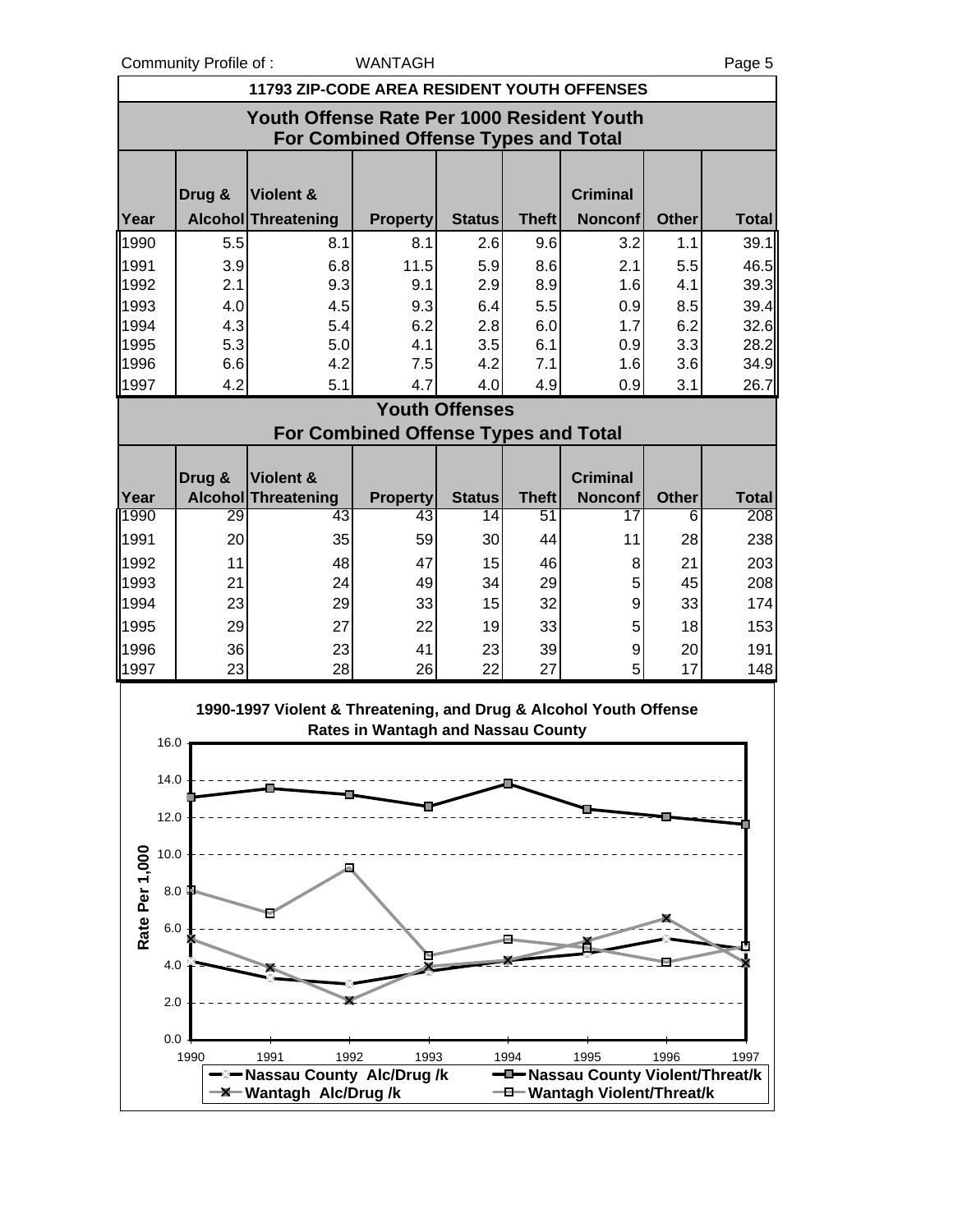

 "Other" communities include Westbury, Garden City, Seaford, Elmont, Farmingdale, Floral Park, Freeport, Hicksville, Bethpage, Rockville Centre and Old Bethpage. Each community comprises less than 3% of all offenses by Wantagh youth.



 "Other" communities include Freeport, Elmont, Hicksville, Floral Pk, Hempstead, E Meadow, Merrick, Oyster Bay, Garden City, Oceanside, Farmingdale, Massapequa and Woodbury. Each comprises less than 4% of all Wantagh offenses.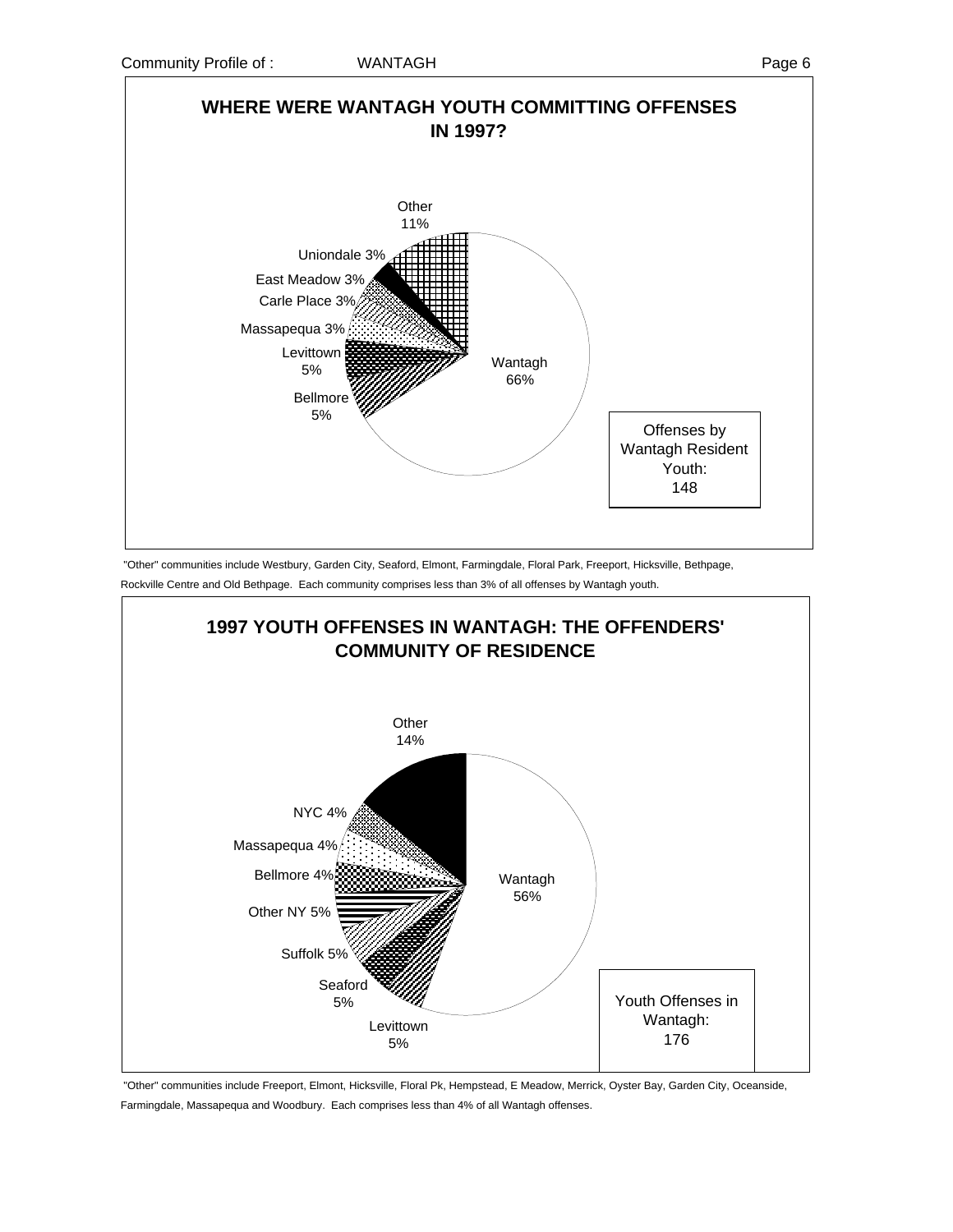|                      |                |                         |                |                |          |                |              | 1991-97   |
|----------------------|----------------|-------------------------|----------------|----------------|----------|----------------|--------------|-----------|
|                      |                |                         |                |                |          |                |              | Percent   |
| Age                  | 1991           | 1992                    | 1993           | 1994           | 1995     | 1996           | 1997         | Change    |
| 10 Yr & Less         | 1              |                         | $\Omega$       | $\Omega$       | $\Omega$ | $\Omega$       | 1            | 0.0%      |
| $\frac{0}{0}$        | 6.7%           | 11.1%                   | 0.0%           | 0.0%           | 0.0%     | 0.0%           | 5.6%         |           |
| 11 to 12             | $\mathfrak{p}$ | $\Omega$                | $\overline{2}$ | $\Omega$       | 5        | 3              |              | 0 -100.0% |
| $\frac{0}{0}$        | 13.3%          | 0.0%                    | 7.4%           | 0.0%           | 27.8%    | 15.8%          | 0.0%         |           |
| $\overline{13}$      | 2              | 1                       | 3              | $\Omega$       | 1        | $\overline{2}$ | 2            | 0.0%      |
| $\%$                 | 13.3%          | 11.1%                   | 11.1%          | 0.0%           | 5.6%     | 10.5%          | 11.1%        |           |
| 14                   | $\mathbf 1$    | $\overline{2}$          | 3              | $\mathbf 1$    | 3        | $\Omega$       | 3            | 200.0%    |
| $\frac{0}{0}$        | 6.7%           | 22.2%                   | 11.1%          | 7.7%           | 16.7%    | 0.0%           | 16.7%        |           |
| 15                   | 6              | $\overline{\mathbf{A}}$ | 11             | 6              | 2        | 1              | $\mathbf{1}$ | $-83.3%$  |
| $\%$                 | 40.0%          | 44.4%                   | 40.7%          | 46.2%          | 11.1%    | 5.3%           | 5.6%         |           |
| 16                   | $\mathfrak{p}$ | $\Omega$                | 6              | 3              | 5        | 8              | 5            | 150.0%    |
| $\%$                 | 13.3%          | 0.0%                    | 22.2%          | 23.1%          | 27.8%    | 42.1%          | 27.8%        |           |
| 17                   | 1              | 1                       | $\Omega$       |                | 1        | 1              | $\Omega$     | $-100.0%$ |
| $\%$                 | 6.7%           | 11.1%                   | 0.0%           | 7.7%           | 5.6%     | 5.3%           | 0.0%         |           |
| 18                   | $\Omega$       | $\Omega$                | $\mathbf{1}$   | $\overline{2}$ | $\Omega$ | 3              | 3            |           |
| $\frac{0}{0}$        | 0.0%           | 0.0%                    | 3.7%           | 15.4%          | 0.0%     | 15.8%          | 16.7%        |           |
| 19 to 20             | $\Omega$       | $\Omega$                | 1              | $\Omega$       | 1        | 1              | 3            |           |
| $\%$                 | 0.0%           | 0.0%                    | 3.7%           | 0.0%           | 5.6%     | 5.3%           | 16.7%        |           |
| Wantagh              |                |                         |                |                |          |                |              |           |
| Total                | 15             | 9                       | 27             | 13             | 18       | 19             | 18           | 20.0%     |
| Rate Per 1,000       | 2.4            | 1.4                     | 4.1            | 2.0            | 2.7      | 2.8            | 2.7          | 8.4%      |
| <b>Nassau County</b> |                |                         |                |                |          |                |              |           |
| Rate Per 1,000       | 5.19           | 6.63                    | 8.98           | 8.68           | 7.52     | 7.23           | 7.30         | 40.5%     |

## **Resident Wantagh Runaway and Homeless Youth by Age Group**

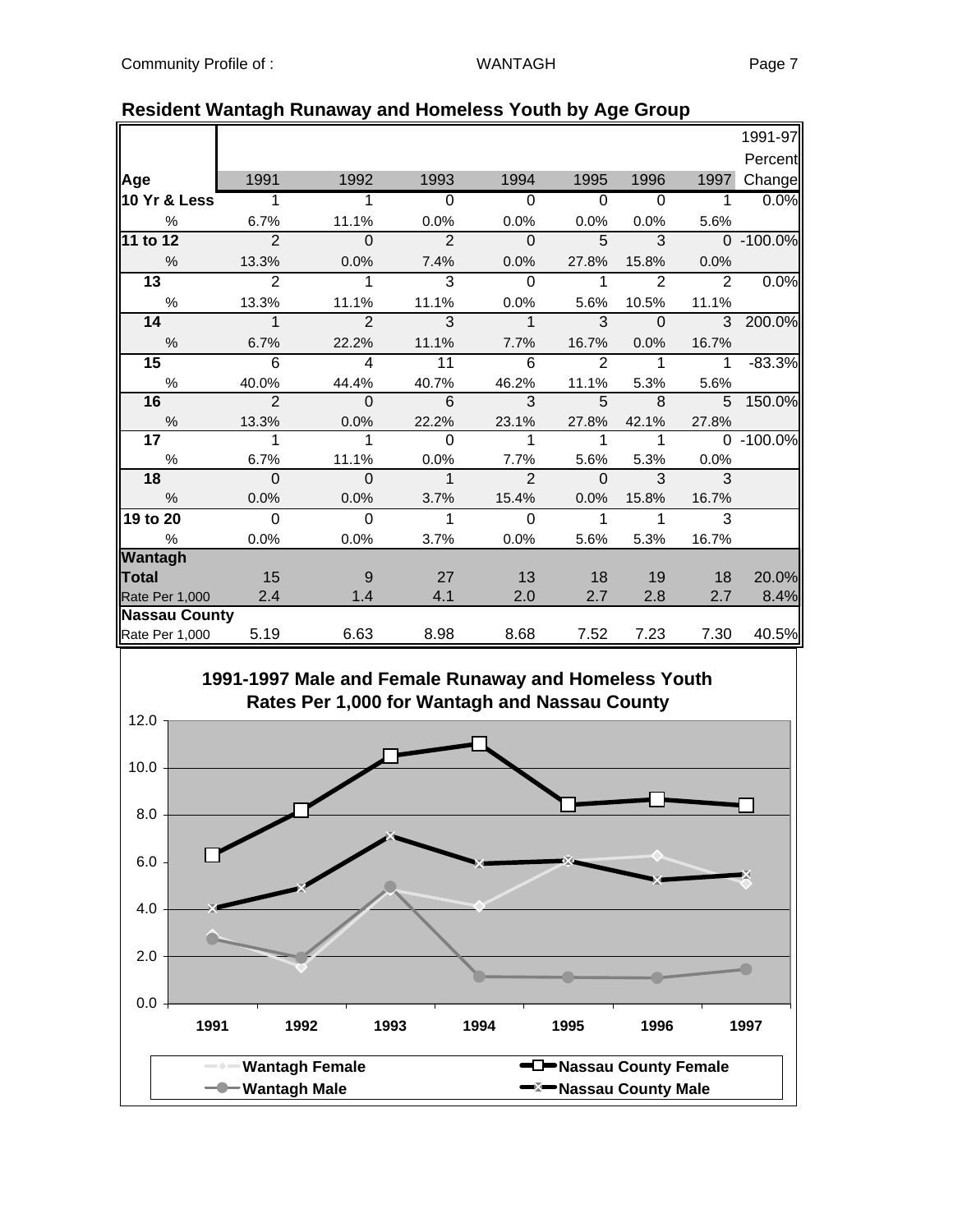### **PUBLIC SCHOOL ENROLLMENT IN WANTGH UFSD**

|                   | European | African                                               |          | Asian  | <b>Native</b>     |               |       |
|-------------------|----------|-------------------------------------------------------|----------|--------|-------------------|---------------|-------|
| Year              | American | American                                              | Latino   |        | American American | Total         |       |
|                   |          |                                                       |          |        |                   |               |       |
|                   |          |                                                       |          |        |                   |               |       |
| 1987              | 2,717    | 1                                                     | 36       | 40     | 0                 | 2,794         |       |
| 1988              | 2,607    | 2                                                     | 26       | 41     | 0                 | 2,676         |       |
| 1989              | 2,549    | 2                                                     | 20       | 39     | 0                 | 2,610         |       |
| 1990              | 2,513    | 4                                                     | 27       | 37     | 0                 | 2,581         |       |
| 1991              | 2,528    |                                                       | 18       | 48     | 0                 | 2,595         |       |
| 1992              | 2,551    | 4                                                     | 28       | 48     | 0                 | 2,631         |       |
| 1993              | 2,603    | 5                                                     | 34       | 60     |                   | 2,703         |       |
| 1994              | 2,631    | 8                                                     | 30       | 58     | 0                 | 2,727         |       |
| 1995              | 2,694    | 10                                                    | 24       | 63     | 0                 | 2,791         |       |
| 1996              | 2,776    | 6                                                     | 29       | 57     | 1                 | 2,869         |       |
| 1997              | 2,832    | 0                                                     | 35       | 58     | 0                 | 2,925         |       |
| 1998              | 2,878    |                                                       | 47       | 69     | 1                 | 2,996         |       |
| 1999              | 2,928    | 4                                                     | 50       | 64     | $\overline{2}$    | 3,048         |       |
|                   |          | Net Change in School Enrollment Between 1987 and 1999 |          |        |                   |               |       |
|                   |          | European                                              | African  |        | Asian             | <b>Native</b> |       |
|                   | 1987-99  | American                                              | American | Latino | American          | American      | Total |
| Change in Number  |          | 211                                                   | 3        | 14     | 24                | 2             | 254   |
| Change as Percent |          | 8%                                                    | 300%     | 39%    | 60%               |               | 9%    |





\* The Native American percent increase is omitted from this chart because enrollment changes that begin or end with 10 or fewer students distort comparisons among the various enthic groups.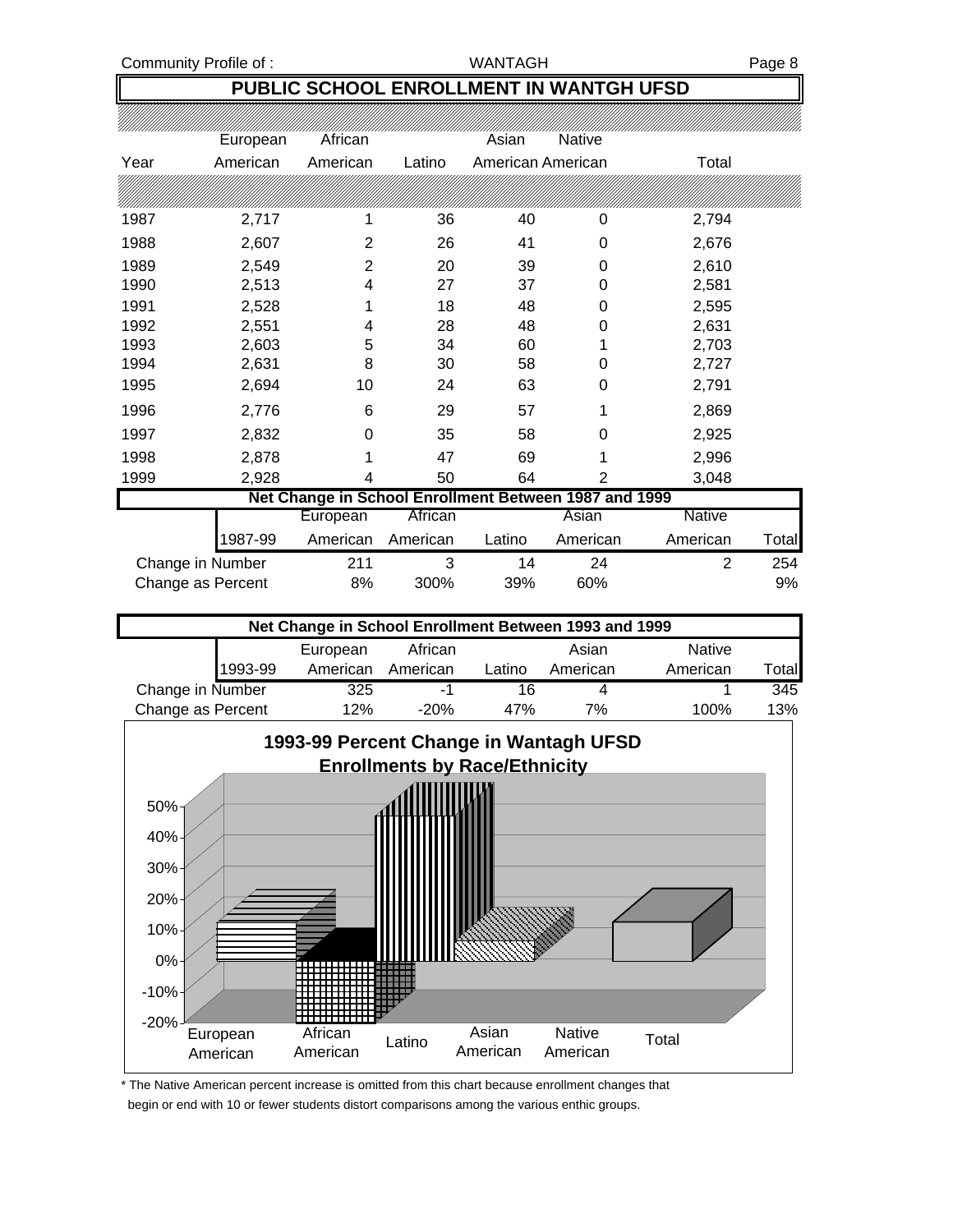#### WANTAGH

# **REPORTED LIMITED ENGLISH PROFICIENT ENGLISH LANGUAGE LEARNERS (LEP/ELLs) IN WANTAGH UFSD\***

| Reported Number and Percent of LEP/ELL Students in Wantagh UFSD,<br><b>Hempstead Town and Nassau County</b> |               |       |                         |                          |                         |                      |                         |
|-------------------------------------------------------------------------------------------------------------|---------------|-------|-------------------------|--------------------------|-------------------------|----------------------|-------------------------|
|                                                                                                             |               |       | <b>Wantagh UFSD</b>     | <b>Town of Hempstead</b> |                         | <b>Nassau County</b> |                         |
| Year                                                                                                        | <b>Number</b> |       | <b>Percent of</b>       | <b>Number</b>            | <b>Percent of</b>       |                      | Number Percent of       |
|                                                                                                             |               |       | <b>Total Enrollment</b> |                          | <b>Total Enrollment</b> |                      | <b>Total Enrollment</b> |
| 1992                                                                                                        |               | 21    | 0.8%                    | 3,240                    | 3.2%                    | 6,044                | 3.5%                    |
| 1993                                                                                                        |               | 28    | 1.0%                    | 3,875                    | 3.7%                    | 6,963                | 4.0%                    |
| 1994                                                                                                        |               | 37    | 1.4%                    | 4,271                    | 4.1%                    | 7,492                | 4.2%                    |
| 1995                                                                                                        |               | 26    | 0.9%                    | 4,674                    | 4.3%                    | 7,823                | 4.3%                    |
| 1996                                                                                                        |               | 27    | 0.9%                    | 4,847                    | 4.4%                    | 8,276                | 4.5%                    |
| 1997                                                                                                        |               | 33    | 1.1%                    | 5,532                    | 4.9%                    | 9,219                | 4.9%                    |
| 1998                                                                                                        |               | 33    | 1.1%                    | 5,878                    | 5.1%                    | 9,353                | 4.8%                    |
| 1999                                                                                                        |               | 27    | 0.9%                    | 6,134                    | 5.2%                    | 10,077               | 5.1%                    |
| 1999 Total                                                                                                  |               |       |                         |                          |                         |                      |                         |
| Enrollment                                                                                                  |               | 3,048 |                         | 117,036                  |                         | 195,804              |                         |
| 1992 - 1999                                                                                                 |               | 28.6% |                         | 89.3%                    |                         | 66.7%                |                         |
| % Change                                                                                                    |               |       |                         |                          |                         |                      |                         |

\* In the 1998-1999 school year, there were 77 different languages spoken by students enrolled

in Nassau County public schools.



\*\* The annual number of reported LEP/ELLs enrollment is based upon the number of Limited English Proficient English Language Learners in the local district as reported on the State Education Department/ The University of the State of New York, Commissioners Regulations Part 154 Application.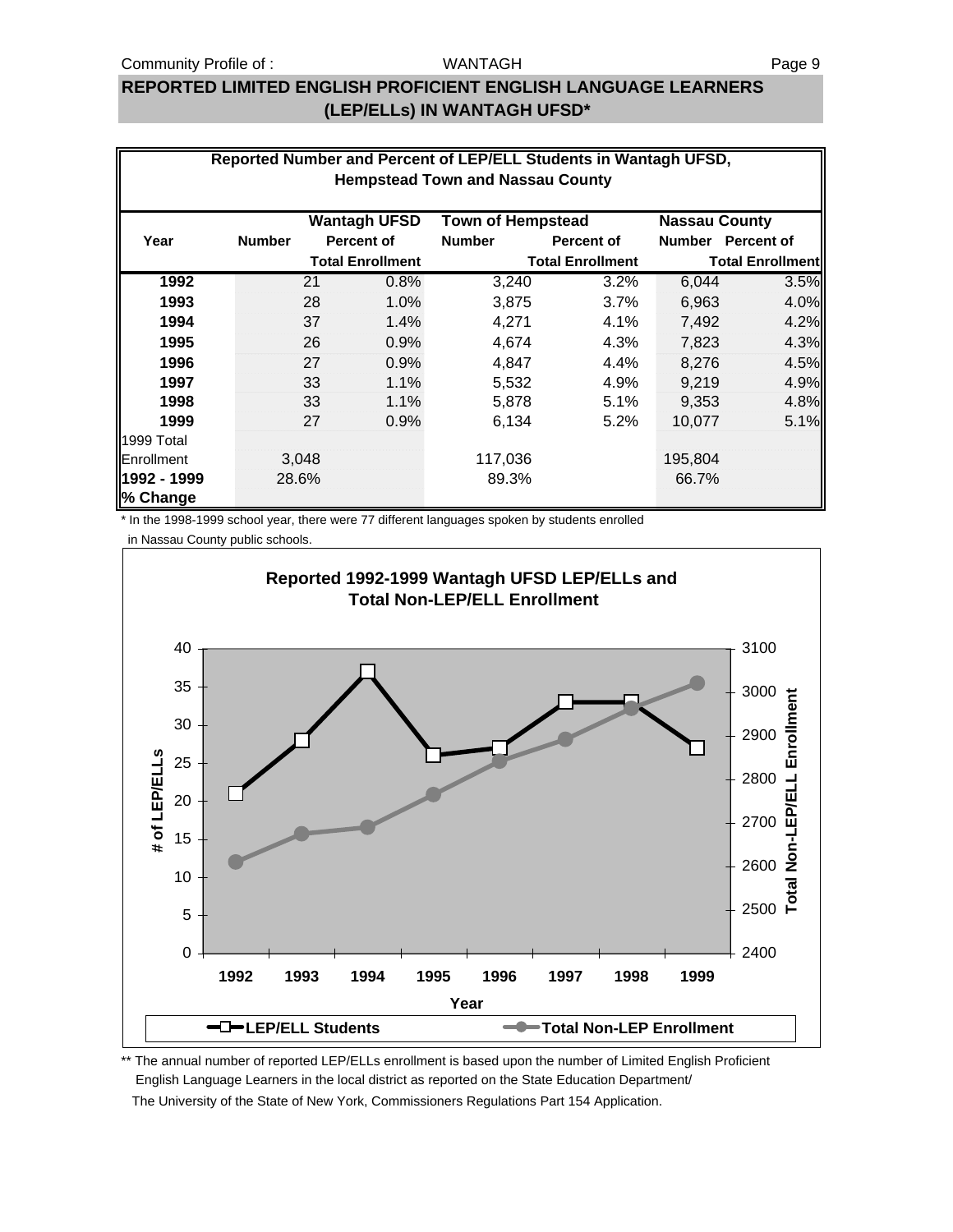Community Profile of : WANTAGH Page 10

 **Dropout Percents in Wantagh UFSD, Town of Hempstead, and Nassau County**

|      |            |            |          |          | DROPOUT NUMBERS & PERCENTS OF HIGH SCHOOL ENROLLMENT* |          |
|------|------------|------------|----------|----------|-------------------------------------------------------|----------|
| Year | District-# | District-% | Town-#** | Town-%** | County-#                                              | County-% |
|      |            |            |          |          |                                                       |          |
| 1987 | 9          | 0.9        | 898      | 2.4      | 1284                                                  | 2.0      |
| 1988 | 11         | 1.1        | 759      | 2.2      | 1177                                                  | 2.0      |
| 1989 | 14         | 1.6        | 654      | 2.0      | 932                                                   | 1.7      |
| 1990 | 4          | 0.5        | 546      | 1.8      | 759                                                   | 1.4      |
| 1991 | 8          | 1.0        | 432      | 1.4      | 613                                                   | 1.2      |
| 1992 | 13         | 1.7        | 483      | 1.6      | 654                                                   | 1.2      |
| 1993 | 3          | 0.4        | 484      | 1.6      | 630                                                   | 1.2      |
| 1994 | 7          | 0.9        | 533      | 1.7      | 724                                                   | 1.4      |
| 1995 | 6          | 0.8        | 395      | 1.3      | 531                                                   | 1.0      |
| 1996 | 5          | 0.6        | 337      | 1.1      | 477                                                   | 0.9      |
| 1997 | 6          | 0.7        | 358      | 1.1      | 479                                                   | 0.9      |
| 1998 | 5          | 0.6        | 330      | 1.0      | 489                                                   | 0.9      |

\*Dropout Rate = Dropouts divided by 9-12 grade enrollment including ungraded secondary enrollment. A dropout is defined as any pupil who left school prior to graduation & did not enter another school or program leading to a GED.



\*\*Town data based on a weighted average of communities which are fully or partially located within town boundaries.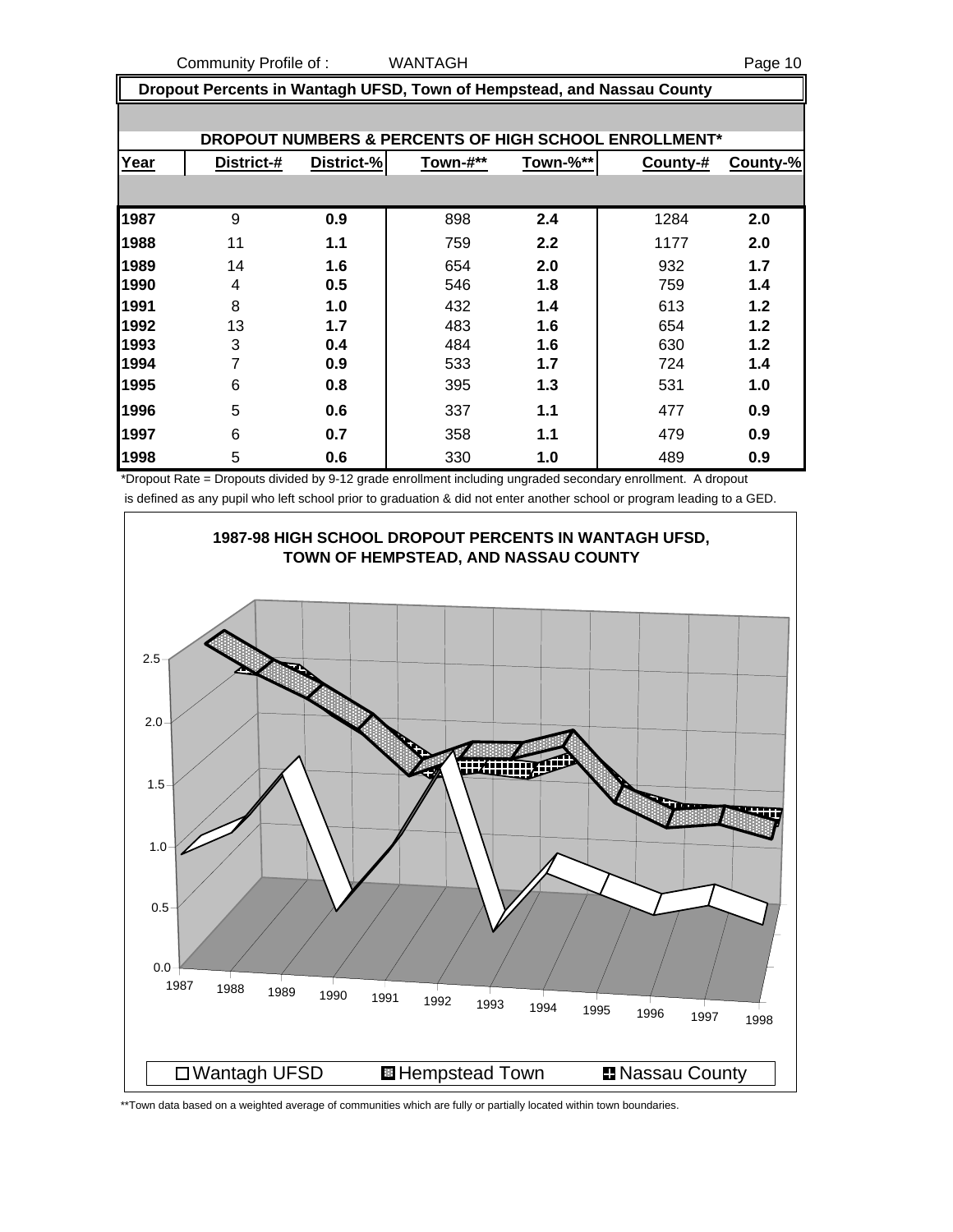| 1982-97 Total Births and Fertility Rates For Wantagh 11793,<br>Nassau County and New York State* |          |           |                      |           |                       |           |
|--------------------------------------------------------------------------------------------------|----------|-----------|----------------------|-----------|-----------------------|-----------|
|                                                                                                  | Wantagh  |           | <b>Nassau County</b> |           | <b>New York State</b> |           |
|                                                                                                  |          | Fertility |                      | Fertility |                       | Fertility |
| Year                                                                                             | Births** | Rate      | <b>Births</b>        | Rate      | <b>Births</b>         | Rate      |
| 1982                                                                                             | 414      | 43.8      | 14,342               | 49.0      | 246,889               | 59.6      |
| 1983                                                                                             | 404      | 43.8      | 14,541               | 49.8      | 248,222               | 59.6      |
| 1984                                                                                             | 399      | 44.4      | 14,758               | 50.6      | 250,436               | 59.9      |
| 1985                                                                                             | 399      | 45.6      | 15,247               | 52.3      | 258,826               | 61.6      |
| 1986                                                                                             | 410      | 48.2      | 15,567               | 53.5      | 263,045               | 62.3      |
| 1987                                                                                             | 422      | 51.1      | 16,504               | 56.8      | 271,355               | 64.0      |
| 1988                                                                                             | 427      | 53.2      | 17,072               | 58.8      | 279,976               | 65.8      |
| 1989                                                                                             | 431      | 55.4      | 17,700               | 61.1      | 290,528               | 67.9      |
| 1990                                                                                             | 431      | 57.1      | 18,180               | 62.8      | 297,468               | 69.3      |
| 1991                                                                                             | 439      | 58.5      | 17,864               | 62.2      | 292,523               | 68.1      |
| 1992                                                                                             | 455      | 62.3      | 18,065               | 63.3      | 287,531               | 67.2      |
| 1993                                                                                             | 460      | 64.8      | 17,931               | 63.2      | 282,377               | 66.3      |
| 1994                                                                                             | 466      | 66.1      | 17,903               | 64.6      | 277,945               | 65.6      |
| 1995                                                                                             | 466      | 66.3      | 18,084               | 66.0      | 271,042               | 64.3      |
| 1996                                                                                             | 471      | 68.4      | 17,722               | 63.8      | 263,611               | 63.0      |
| 1997                                                                                             | 469      | 69.5      | 17,100               | 62.0      | 256,976               | 61.8      |
|                                                                                                  |          |           |                      |           |                       |           |



\* Fertility rate based on live births per 1,000 female population 15-44. Data for 1990-97 reflect zip

code boundaries. Data for prior years reflect the local community as comprised by census tracts.

\*\* The number of births in the Wantagh area is a three year "running" average for all years. Source: Nassau County & New York State Departments of Health.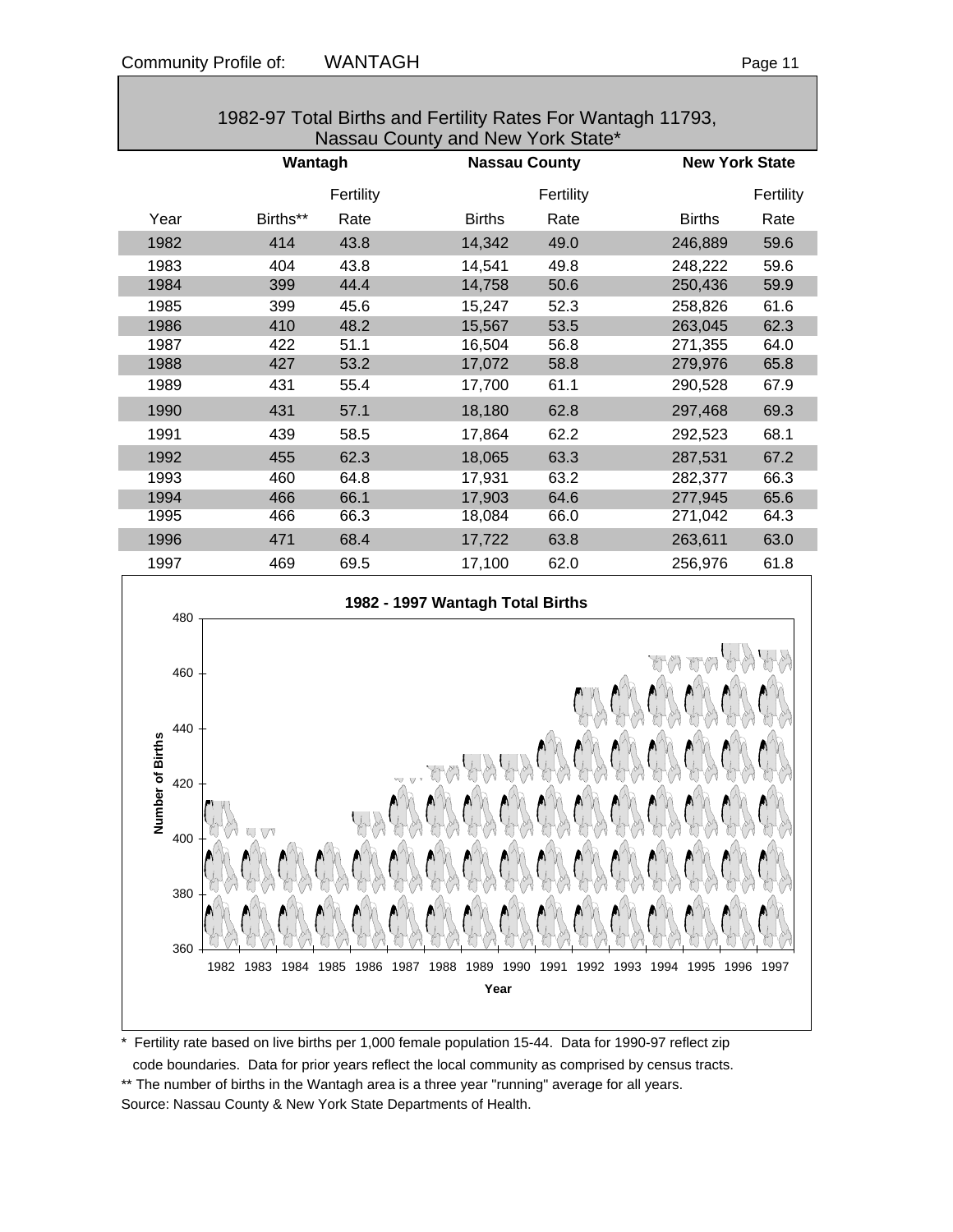# 1984-97 Births To Teen Mothers and Fertility Rates For Wantagh 11793\*, Nassau County and New York State\*\*

|      | Wantagh        |           |               | <b>Nassau County</b> |               | <b>New York State</b> |  |
|------|----------------|-----------|---------------|----------------------|---------------|-----------------------|--|
|      | Teen           | Fertility | Teen          | Fertility            | Teen          | Fertility             |  |
| Year | <b>Births</b>  | Rate      | <b>Births</b> | Rate                 | <b>Births</b> | Rate                  |  |
| 1984 | 8              | 7.0       | 668           | 12.2                 | 25,658        | 35.7                  |  |
| 1985 | 8              | 7.0       | 711           | 13.4                 | 25,470        | 36.4                  |  |
| 1986 | $\overline{7}$ | 6.8       | 685           | 13.4                 | 25,134        | 37.0                  |  |
| 1987 | 7              | 6.5       | 677           | 13.8                 | 25,080        | 38.0                  |  |
| 1988 | 5              | 4.7       | 663           | 14.1                 | 25,861        | 40.3                  |  |
| 1989 | 6              | 5.3       | 679           | 15.0                 | 26,593        | 42.7                  |  |
| 1990 | 6              | 5.3       | 674           | 15.6                 | 26,553        | 44.0                  |  |
| 1991 | 7              | 6.9       | 672           | 16.0                 | 26,216        | 44.1                  |  |
| 1992 | 6              | 7.3       | 629           | 15.1                 | 25,330        | 43.4                  |  |
| 1993 | 4              | 6.3       | 700           | 18.4                 | 25,515        | 44.3                  |  |
| 1994 | 3              | 4.7       | 682           | 18.2                 | 25,852        | 45.3                  |  |
| 1995 | 4              | 5.0       | 668           | 18.0                 | 24,805        | 43.6                  |  |
| 1996 | $\overline{4}$ | 5.9       | 637           | 15.8                 | 23,864        | 41.8                  |  |
| 1997 | 3              | 4.4       | 561           | 13.9                 | 22,185        | 38.5                  |  |



\* The number of birth to teen mothers in the Wantagh area is a three year "running" average for all years.

\*\* Fertility rate based on live births per 1,000 female population 15-19. Data for 1990-97 reflect zip code boundaries. Data for prior years reflect the local community as comprised by census tracts. Source: Nassau County & New York State Departments of Health.